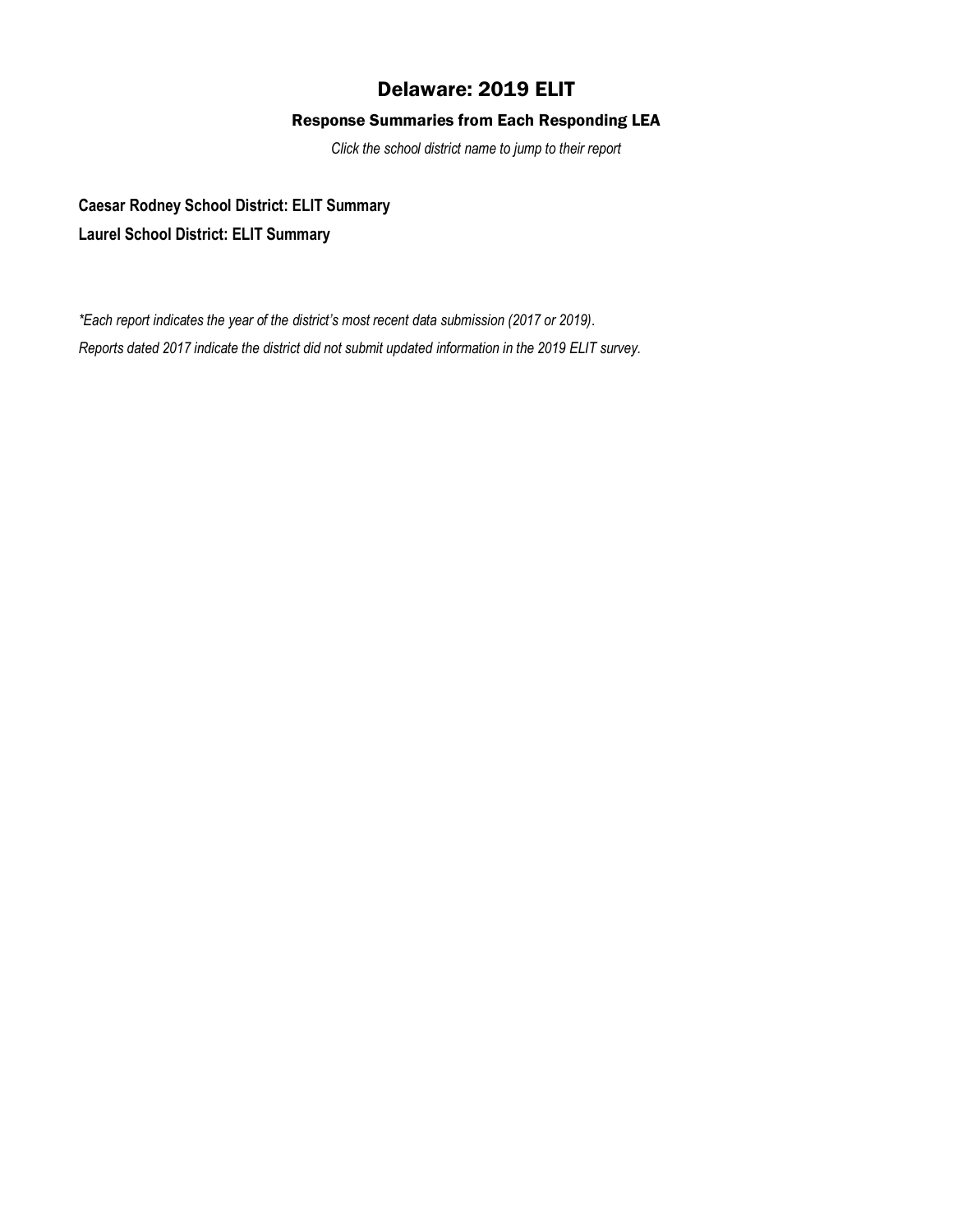# Caesar Rodney School District: ELIT Summary

*Most Recent Data: 2017*

### Preparedness to Implement Environmental Education

# <span id="page-1-0"></span>**Preparedness Level: Somewhat Prepared**

*Implementation of specific elements:*

| Established program leader for EE Fully                    | Support system for high quality PD for EE Partially           |  |
|------------------------------------------------------------|---------------------------------------------------------------|--|
| Integrating environmental concepts in curriculum Partially | Plan for MWEEs at all grade bands Partially                   |  |
| Regular communication among staff about EE Partially       | Established community partnerships for EE delivery Not at all |  |

### Student Participation in MWEEs

| <b>Elementary School:</b> |                             | System-wide at the ES level        |      |                                      |
|---------------------------|-----------------------------|------------------------------------|------|--------------------------------------|
| Kindergarten              |                             | 2 <sup>nd</sup> grade              |      | $4th$ grade                          |
| $1st$ grade               |                             | 3rd grade                          |      | System-wide<br>$5th$ grade           |
|                           | Describe System-wide MWEEs: |                                    |      |                                      |
|                           | Describe Isolated MWEEs:    |                                    |      |                                      |
| <b>Middle School:</b>     |                             | System-wide at the MS level        |      |                                      |
| 6 <sup>th</sup> grade     |                             | 7 <sup>th</sup> grade              |      | System-wide<br>8 <sup>th</sup> grade |
|                           | Describe System-wide MWEEs: |                                    |      |                                      |
|                           | Describe Isolated MWEEs:    |                                    |      |                                      |
| <b>High School:</b>       |                             | System-wide in a HS required class |      |                                      |
| Biology                   | System-wide                 | Earth Science                      | None | <b>Mathematics</b><br>None           |
| Chemistry                 | None                        | <b>History / Social Studies</b>    | None | <b>Other Reg Science</b><br>None     |

Physics None **English / Language Arts None** Cher Req Course None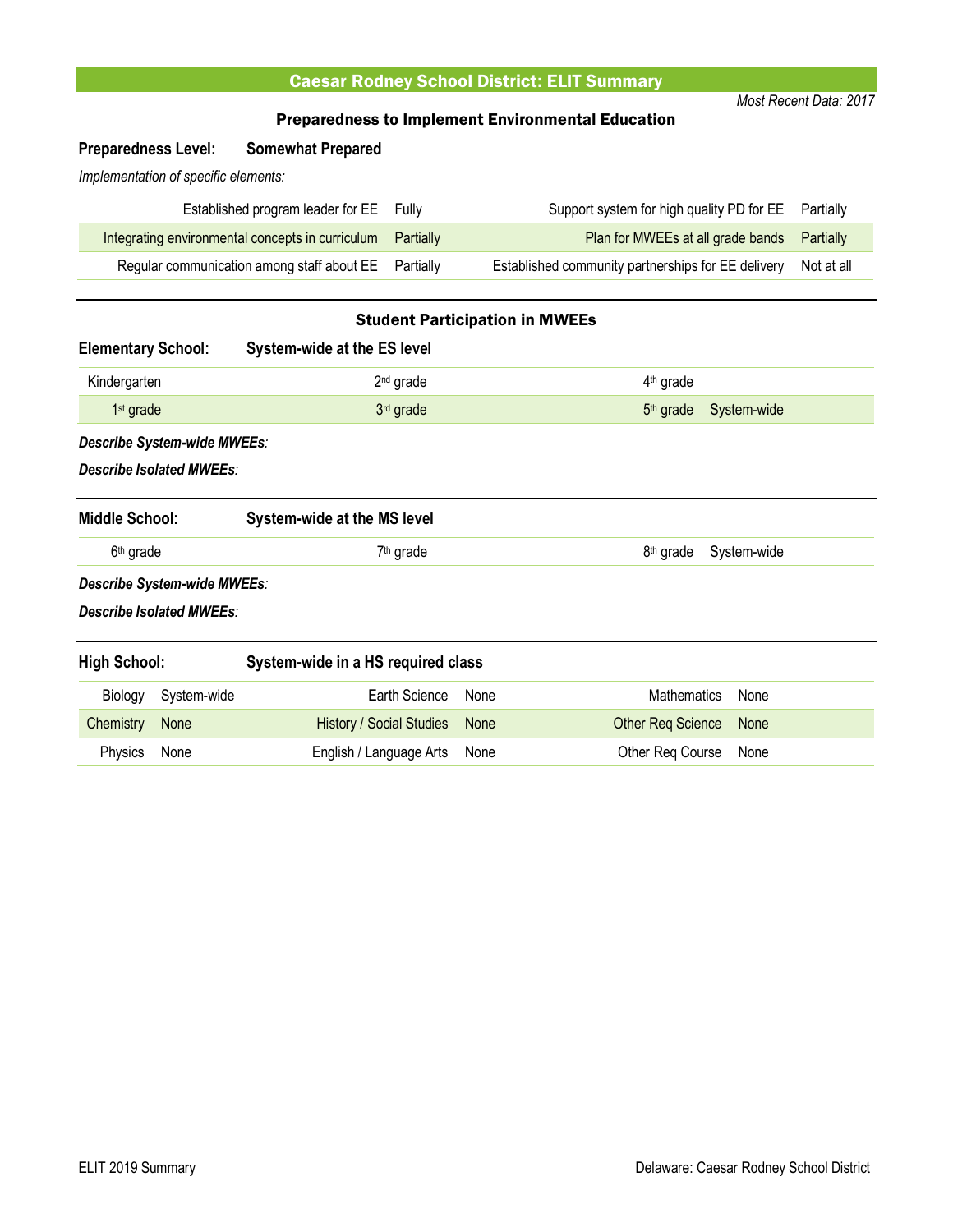# Caesar Rodney School District: ELIT Summary (continued)

### Sustainable Schools Best Practices

## **Implementation of Sustainable Schools (SS) Best Practices:**

| Staff or team responsible for coordinating SS efforts  In Place          | Encourage schools to seek SS certification  In Place |                 |
|--------------------------------------------------------------------------|------------------------------------------------------|-----------------|
| Have sustainability plan or formal environmental objectives Not In Place | Received district-level SS certification             | <b>In Place</b> |
| Are SS efforts incorporated in district curriculum In Place              |                                                      |                 |

#### Needs for Support

# **Rating of Level of Need:** 1 = no need, 7 = high need

J.

| Fundina                         | <b>Community Partnerships</b>            | Outdoor Classrooms                |  |
|---------------------------------|------------------------------------------|-----------------------------------|--|
| Teacher PD 7                    | Sustainable Schools Technical Assistance | Support from Board of Education 5 |  |
| Curriculum Planning/Integration | Increased Curricular Alignment           |                                   |  |

### Qualitative Self-Assessment

| <b>Strengths of EE for Students:</b> |  |
|--------------------------------------|--|
| <b>Strengths of EE for Teachers:</b> |  |
| <b>Success Stories:</b>              |  |
| <b>Challenges in EE:</b>             |  |
| <b>Growth Opportunities:</b>         |  |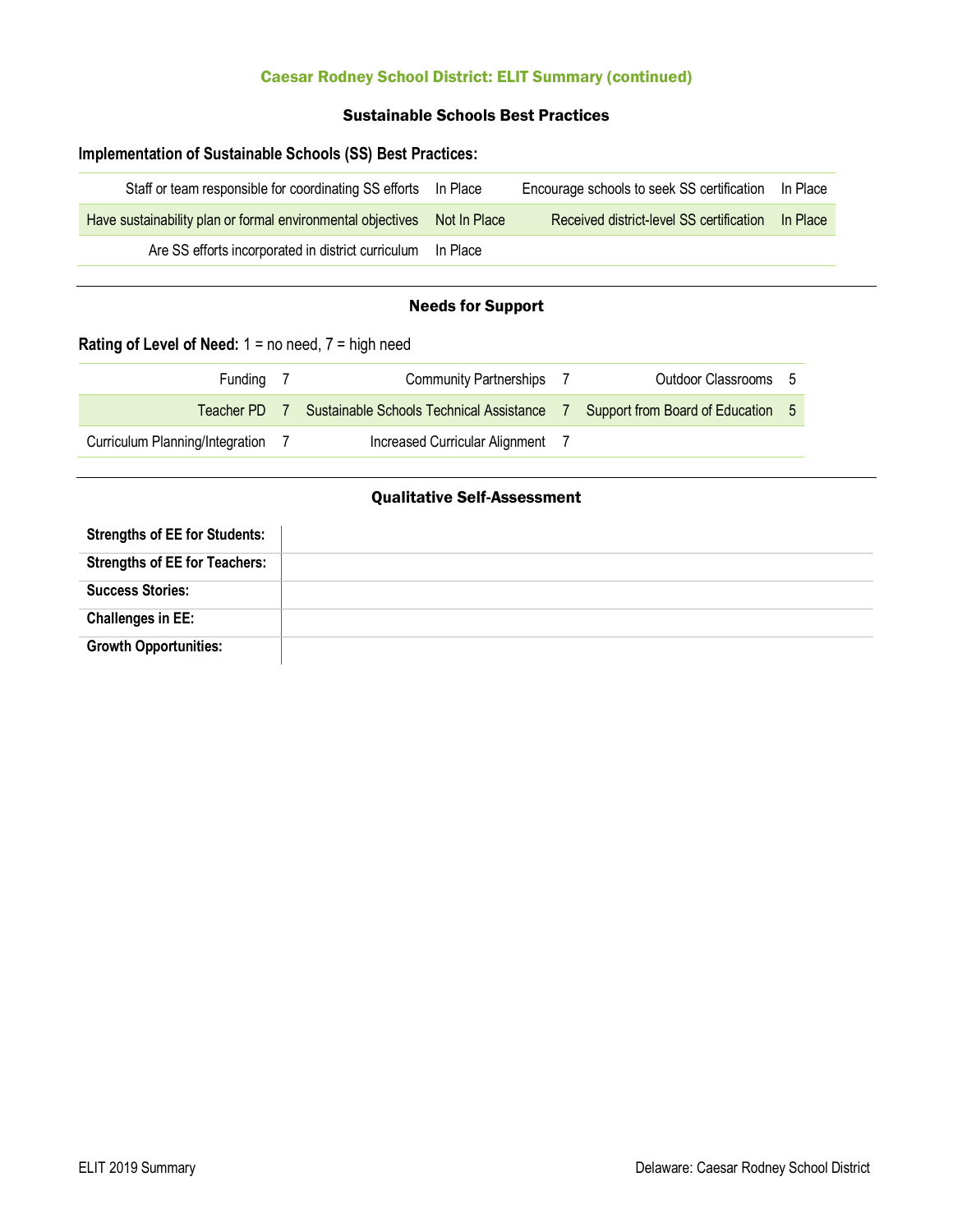# Laurel School District: ELIT Summary

*Most Recent Data: 2017*

### Preparedness to Implement Environmental Education

# <span id="page-3-0"></span>**Preparedness Level: Somewhat Prepared**

*Implementation of specific elements:*

| Established program leader for EE Not at all               | Support system for high quality PD for EE Partially          |  |
|------------------------------------------------------------|--------------------------------------------------------------|--|
| Integrating environmental concepts in curriculum Partially | Plan for MWEEs at all grade bands Partially                  |  |
| Regular communication among staff about EE Fully           | Established community partnerships for EE delivery Partially |  |

# Student Participation in MWEEs

| <b>Elementary School:</b>                               |             | At some schools/classes, but nothing system-wide |             |                                               |
|---------------------------------------------------------|-------------|--------------------------------------------------|-------------|-----------------------------------------------|
| Kindergarten                                            | None        | 2 <sup>nd</sup> grade                            | None        | $4th$ grade<br>None                           |
| 1 <sup>st</sup> grade                                   | None        | 3rd grade                                        | None        | 5 <sup>th</sup> grade<br>Some schools/classes |
| Describe System-wide MWEEs:<br>Describe Isolated MWEEs: |             |                                                  |             |                                               |
| <b>Middle School:</b>                                   |             | System-wide at the MS level                      |             |                                               |
| 6 <sup>th</sup> grade                                   | System-wide | $7th$ grade                                      | System-wide | 8 <sup>th</sup> grade<br>System-wide          |
| Describe System-wide MWEEs:                             |             |                                                  |             |                                               |
| Describe Isolated MWEEs:                                |             |                                                  |             |                                               |
| <b>High School:</b>                                     |             | System-wide in a HS required class               |             |                                               |
| Biology                                                 | None        | Earth Science                                    | System-wide | <b>Mathematics</b><br>None                    |
| Chemistry                                               | None        | <b>History / Social Studies</b>                  | <b>None</b> | <b>Other Reg Science</b><br>None              |

Physics None **English / Language Arts None** Cher Req Course None